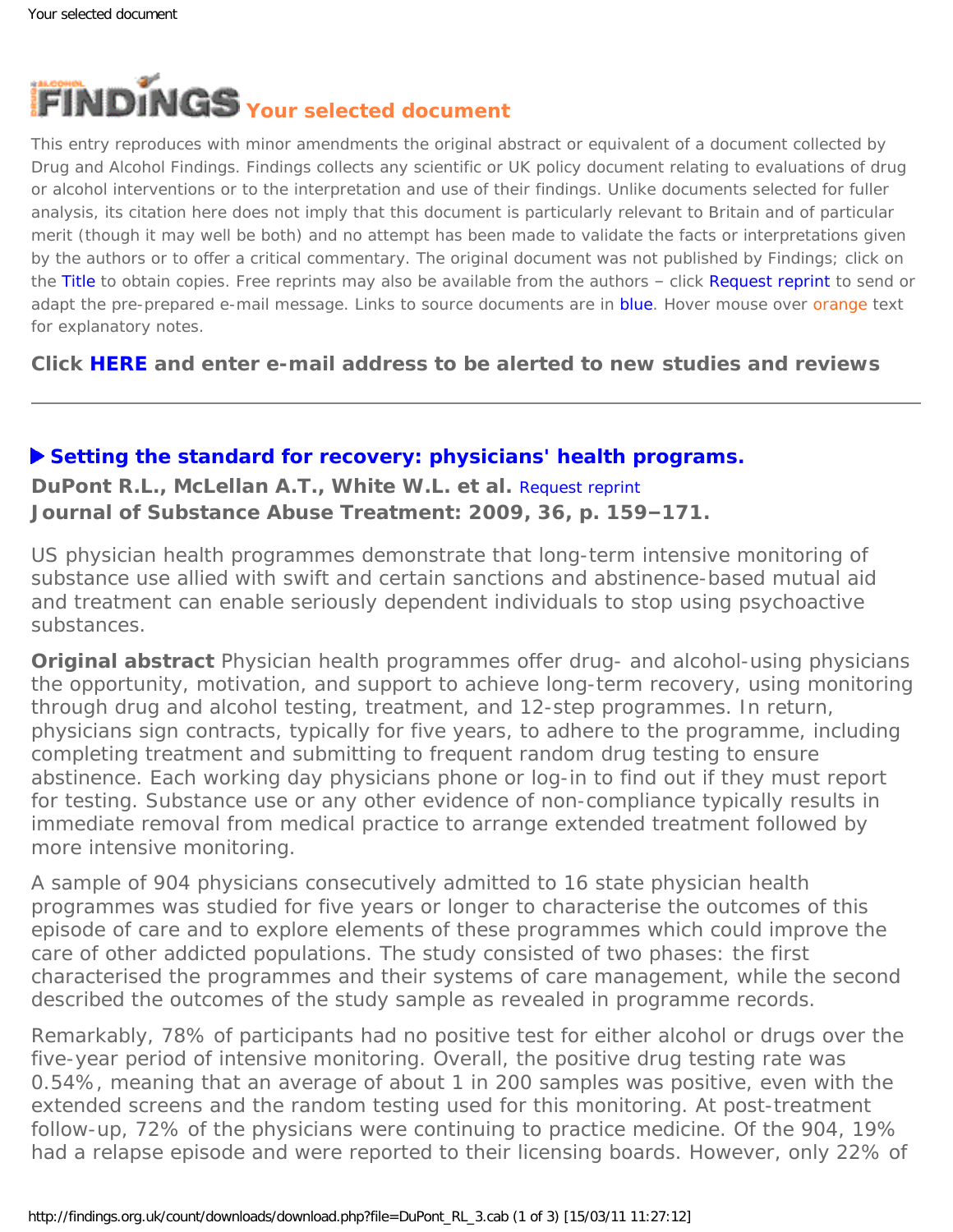these had any evidence of a second relapse, indicating that intensified treatment and monitoring had generally reinstated remission.

## Implications for addiction treatment generally

This success rate directly contradicts the common misperception that relapse is inevitable and common among substance use patients. Rather than being a defining characteristic of addiction, 'inevitable relapse' may be a defining characteristic of the acute care model of biopsychosocial stabilisation, which offers an opportunity for recovery initiation but lacks the ingredients needed to achieve recovery maintenance. If the key ingredients of physician health programmes – particularly ongoing monitoring for this chronic illness linked to meaningful consequences – were universally available, we might find that relapse was far from inevitable and that addiction careers could be significantly shortened and stable recovery careers extended.

Six key elements of the programmes are worthy of consideration for wider dissemination in substance abuse treatment.

1. *The contingency management aspects* For enrolled physicians there are both significant positive (continued ability to practice medicine; reduction of pending charges against them) and significant negative consequences (loss of license, professional disgrace) from compliance or non-compliance with programme treatment and monitoring requirements.

2. *Frequent random drug testing* Drug testing is seldom used in substance abuse followup for the general population and when used, the results are seldom linked to meaningful consequences. Drug testing is never used for such long periods or with the intensity that typifies physician health programmes. Recovering physicians frequently report that testing is a powerful motivator, and it may be the programmes' most effective component.

3. *Tight linkage with 12-step programmes and with the abstinence standard espoused by these fellowships* Physician health programmes require abstinence from alcohol and all non-medical use of mood-altering drugs. Research has repeatedly demonstrated the efficacy of the 12-step approach for physicians with substance use disorders.

4. *Active management of relapses by intensified treatment and monitoring* Relapses do not typically lead to discharge from the programme. Instead, they routinely lead to intensive re-evaluation of treatment plans and implementation of additional care. 5. *A continuing care approach* Treatment, support, and monitoring in traditional addiction programmes lasts 30 to 90 days. There are many novel and effective ways to extend formal care, including telephone- or internet-based monitoring and support and regular home visits. Physician health programmes have formalised this element of sustained continuity of care and focused much of their professional resources on sustaining therapeutic contact over five years or longer.

6. *Focus on lifelong recovery* Physician health programmes rarely see achieving abstinence from the use of alcohol and drugs of abuse as sufficient care. Rather, physicians are supported and encouraged to significantly improve the quality of their lifestyles, both in their personal lives and in their practice of medicine.

FINDINGS For related Findings entries on physician health programmes and similar testing-based programmes see:

[A new paradigm for long-term recovery](https://findings.org.uk/count/downloads/download.php?file=DuPont_RL_2.cab)